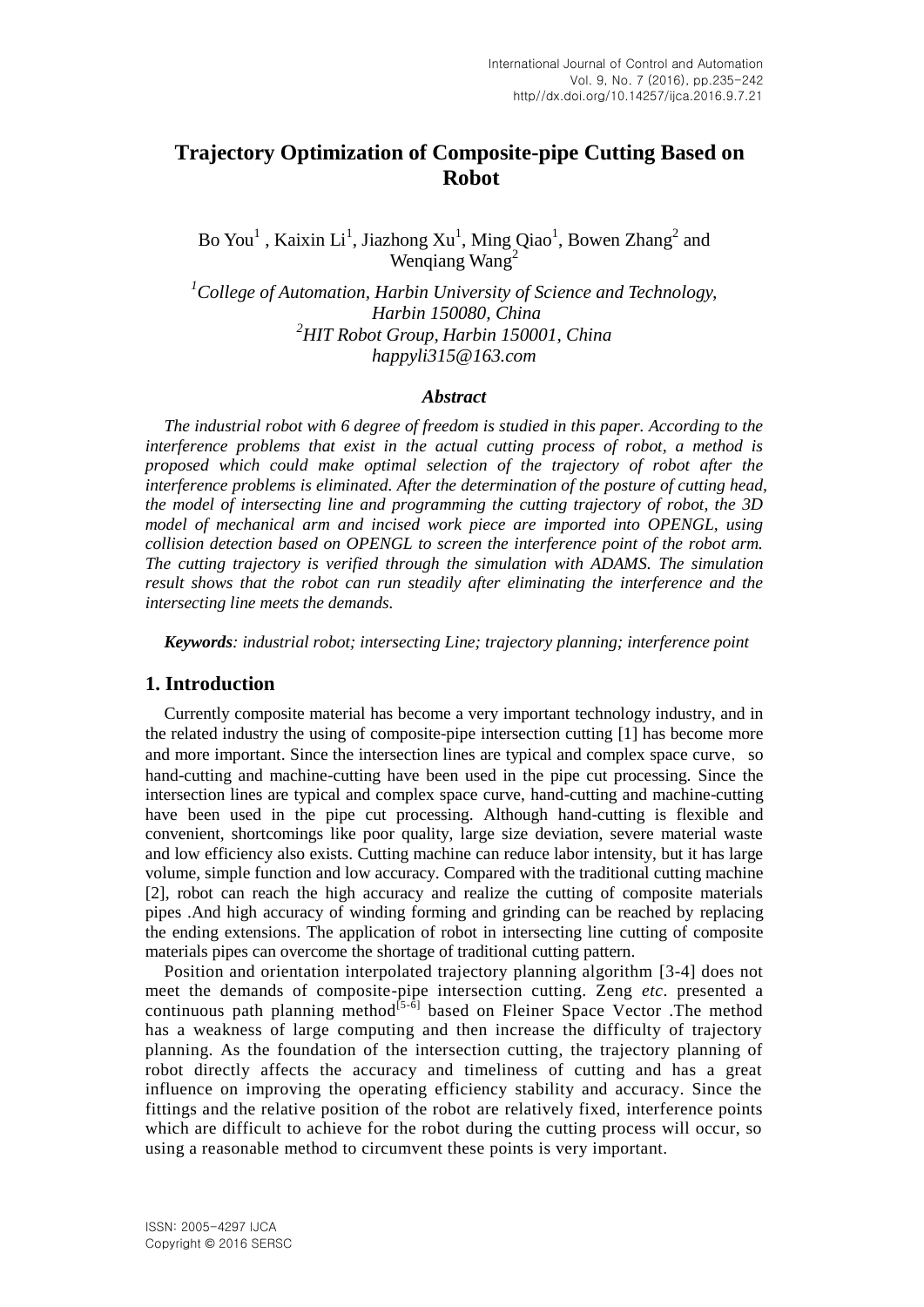In this paper firstly, we set up the each joint's coordinate system of KUKA robot with six degrees of freedom according to D-H [7] parameter method. Mathematical models of intersecting line and tools pose is analyzed next .Then the cutting path of the robot was planned, and collision detection method based on OPENGL is proposed. Finally the cutting trajectories of robot were simulated using ADAMS.

# **2. Structure of the Robot**

D-H table of each joint of robot is shown as Table 1.  $\theta$  represents rotation angle about Z-axis. *d* represents distance between the two adjacent common vertical lines on Z-axis. A represents the length of every common vertical line(joint migration). Angle represents the angle between two adjacent Z-axis(joint torque).

As shown in Figure 1, coordinate frames of robot's links are established according to D-H representation. In Figure 1, coordinate system {O} is the basic coordinate of robot. Coordinate system {B} is robot last link frame. Coordinate system {A} is main pipe coordinate of pipe fittings which is waiting to be processed. As tool tip is fixed in end link, tool coordinate {T} is unchanged compared with location and posture in robot last link frame {B}, but it will be changed because of motion of tool tip in trajectory curve compared with location and posture in main pipe coordinate {A}.



**Figure 1. The Joint Coordinates of Robot**

| #       | $\theta_{i+1}$        | $d_{i+1}$<br>/mm | $a_{i+1}$ /mm | $\alpha_{i+1}$ | $\theta$     |
|---------|-----------------------|------------------|---------------|----------------|--------------|
| $0-1$   | $\theta_1$            | 675              | 350           | $90^{\circ}$   | (.185, 185)  |
| $1 - 2$ | $\theta$              | $\theta$         | 1150          | $0^{\circ}$    | $(-140, -5)$ |
| $2 - 3$ | $\theta_3$            | $\theta$         |               | $90^{\circ}$   | (.120, 155)  |
| $3-4$   | $\theta$ <sub>4</sub> | 1200             |               | $-90^\circ$    | (.350, 350)  |
| $4 - 5$ | $\theta_{5}$          | $\theta$         |               | $-90^\circ$    | (.125, 125)  |
| $5-6$   | $\theta_{6}$          | 215              |               | $\theta$       | (.350, 350)  |

| Table.1. D-H Parameters of the Robot's Each Joint |  |  |  |
|---------------------------------------------------|--|--|--|
|---------------------------------------------------|--|--|--|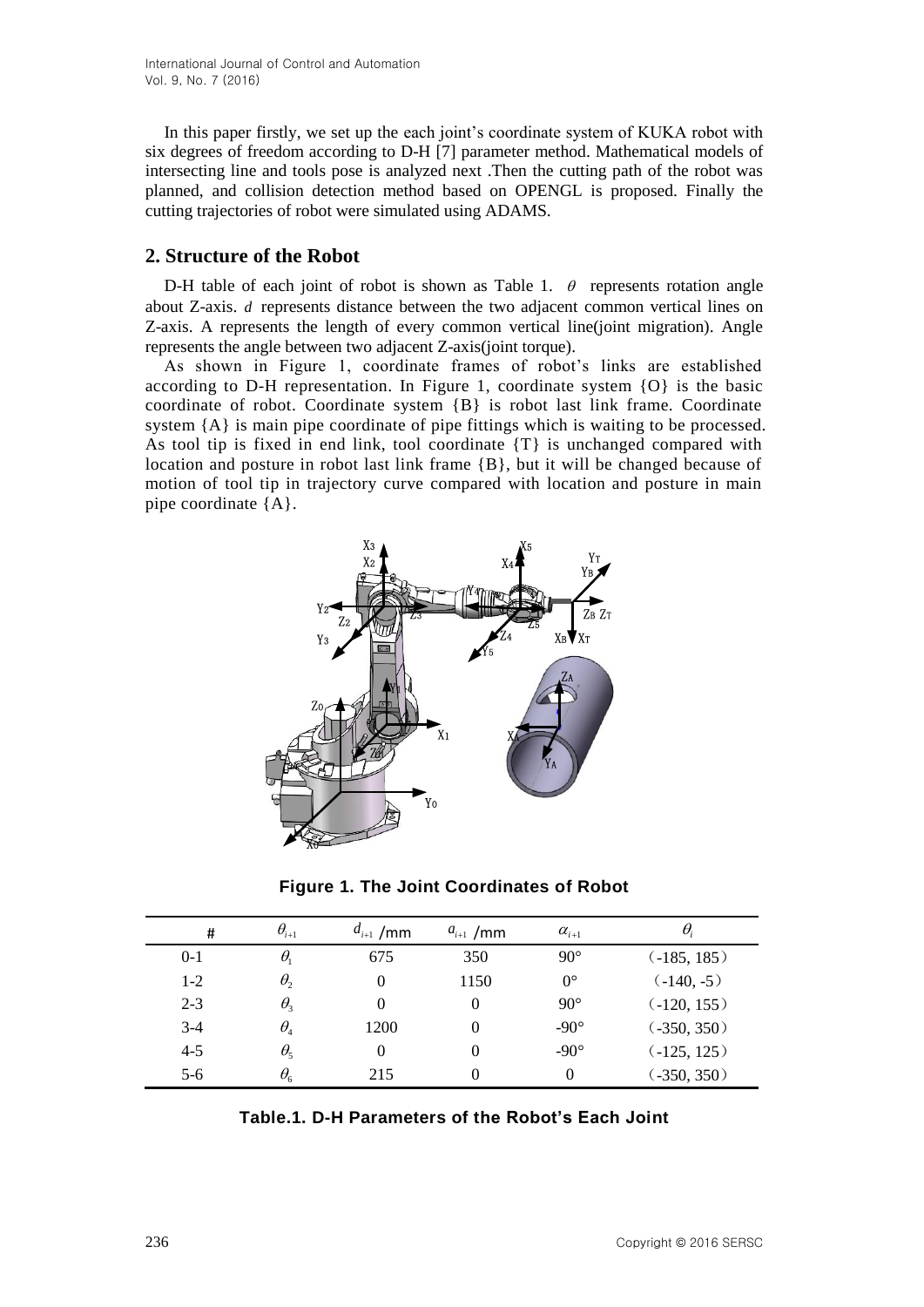# **3. Intersecting Lines Mathematical Model and Head Posture**

### **3.1. Mathematical model of intersecting lines**



## **Figure 2. Mathematical Model of Intersecting Lines**

In Figure 2, central line of main pipe  $[8]$  is assumed as X-axis in coordinate system. Origins of coordinate X, Y and Z are intersection points of projection of central line of branch pipe on X-axis and X-axis, and therefore it can determine YOZ plane. X is central line of branch pipe. Angle between main pipe and central line of branch pipe is between 0° to 180°. Intersection point of YOZ plane and Xaxis is origin O' of coordinate X'Y'Z'. OO' is Y-axis of coordinate XYZ. Plane of coordinate XYZ is determined by right hand rule. Y'-axis is through point O' and intersects with Y-axis. In the same way, transformation matrix from plane XYZ to X' Y'Z' in coordinate X'Y'Z' is determined as: cal Model and Head Posture<br>
glines<br>  $\begin{array}{c}\n\sqrt{2} \\
\hline\n\end{array}$   $\begin{array}{c}\n\sqrt{2} \\
\hline\n\end{array}$   $\begin{array}{c}\n\sqrt{2} \\
\hline\n\end{array}$   $\begin{array}{c}\n\sqrt{2} \\
\hline\n\end{array}$  is a sampled as  $X$ -axis in coordinate<br>
pipe <sup>18</sup> is assumed as  $X$ -axis in coord Fines<br>
Fines<br>
Fig. 2.<br>
Fig. 2.<br>  $\frac{1}{2}$ <br>  $\frac{1}{2}$ <br>  $\frac{1}{2}$ <br>  $\frac{1}{2}$ <br>  $\frac{1}{2}$ <br>  $\frac{1}{2}$ <br>  $\frac{1}{2}$ <br>  $\frac{1}{2}$ <br>  $\frac{1}{2}$ <br>  $\frac{1}{2}$ <br>  $\frac{1}{2}$ <br>  $\frac{1}{2}$ <br>  $\frac{1}{2}$ <br>  $\frac{1}{2}$ <br>  $\frac{1}{2}$ <br>  $\frac{1}{2}$ <br>  $\frac{1}{2}$ <br>  $\$ 

$$
T = \begin{bmatrix} \n\cos \alpha & 0 & -\sin \alpha & 0 \\ \n0 & 1 & 0 & 0 \\ \n\sin \alpha & 0 & \cos \alpha & 0 \\ \n\cos \alpha & 0 & \cos \alpha & 0 \n\end{bmatrix} \tag{1}
$$

Now radius of main pipe is assumed as R, radius of branch pipe is assumed as r. Equation of intersecting Lines which is in the form that is assumed as independent variable and

$$
\mathbf{X} \mathbf{D} \mathbf{A} \mathbf{D} \mathbf{X} \mathbf{A} \mathbf{D} \mathbf{X} \mathbf{A} \mathbf{C} \tag{2}
$$

 <sup>2</sup> ()sin *A* (3)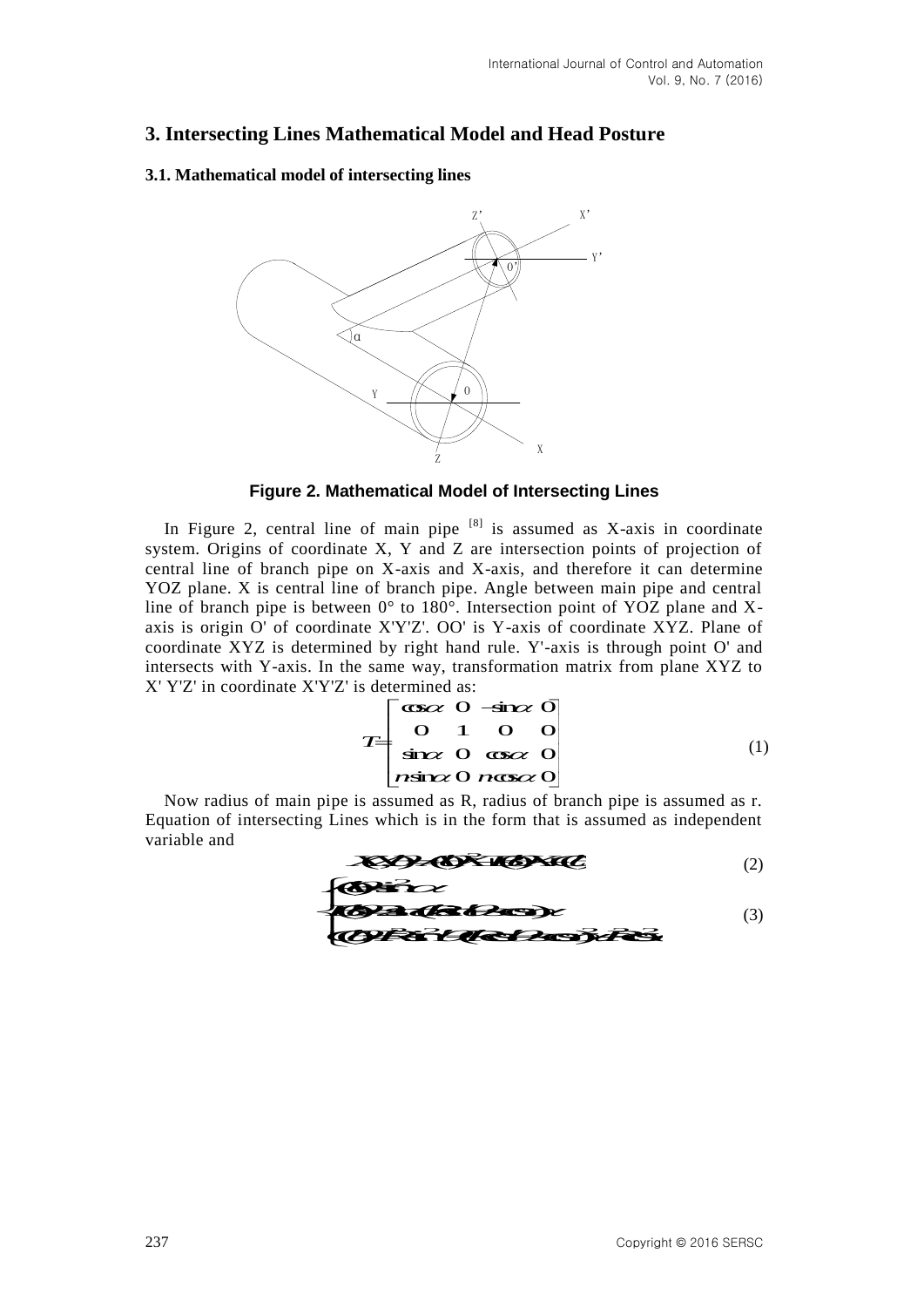

Error of BD can be obtained according to the calculation in the picture

$$
\tau_{\text{BD}} = \tan \rho h \tag{4}
$$

h represents error of pipe thickness; p is dip of cutting tool.

$$
\mathcal{L} \rightarrow \mathbf{X} \rightarrow \mathbf{R} \tag{5}
$$

By adding compensation value which makes error to Equation of intersection Lines directly, Equation of intersection Lines which is used to process can be obtained accurately and optimization of equations can be realized, compensating the whole process. Considering the error of pipe thickness, Equation of intersection Lines in pipes is:

$$
X \rightarrow X \rightarrow Y
$$

#### **3.2. Head Posture**

To ensure the accuracy of intersecting line and the quality of incision, when we do the three-dimensional cutting, we need to keep the axis of cutting head vertical to the surface of the cut face. The rotation matrix of attitude of cutting head can be described by the cosine that  $\{T\}$  coordinate system relative to  $\{A\}$  coordinates system.

Posture model of the cutting head as shown, Z axis of tool coordinate system is fixed on the axis of the cutting head. In order to make the cutting head posture meet technical requirements, when the origin of tool coordinates (T) moves on the trace of intersecting lines, it's Z axis must be kept on the surface of the normal vector of the main pipe cylindrical surface. Because the normal vector of the main pipe cylindrical surface is always vertical to the axis of, namely the Z axis of tool coordinates always keeps parallel to the Y axis of the main pipe coordinates. Thus we only need to calculate the included angel of Z axis of tool coordinates and Z axis of main pipe coordinates to confirm the three included angels of three axes of tool coordinates and main pipe coordinates



**Figure 4. Laser Head Posture Model**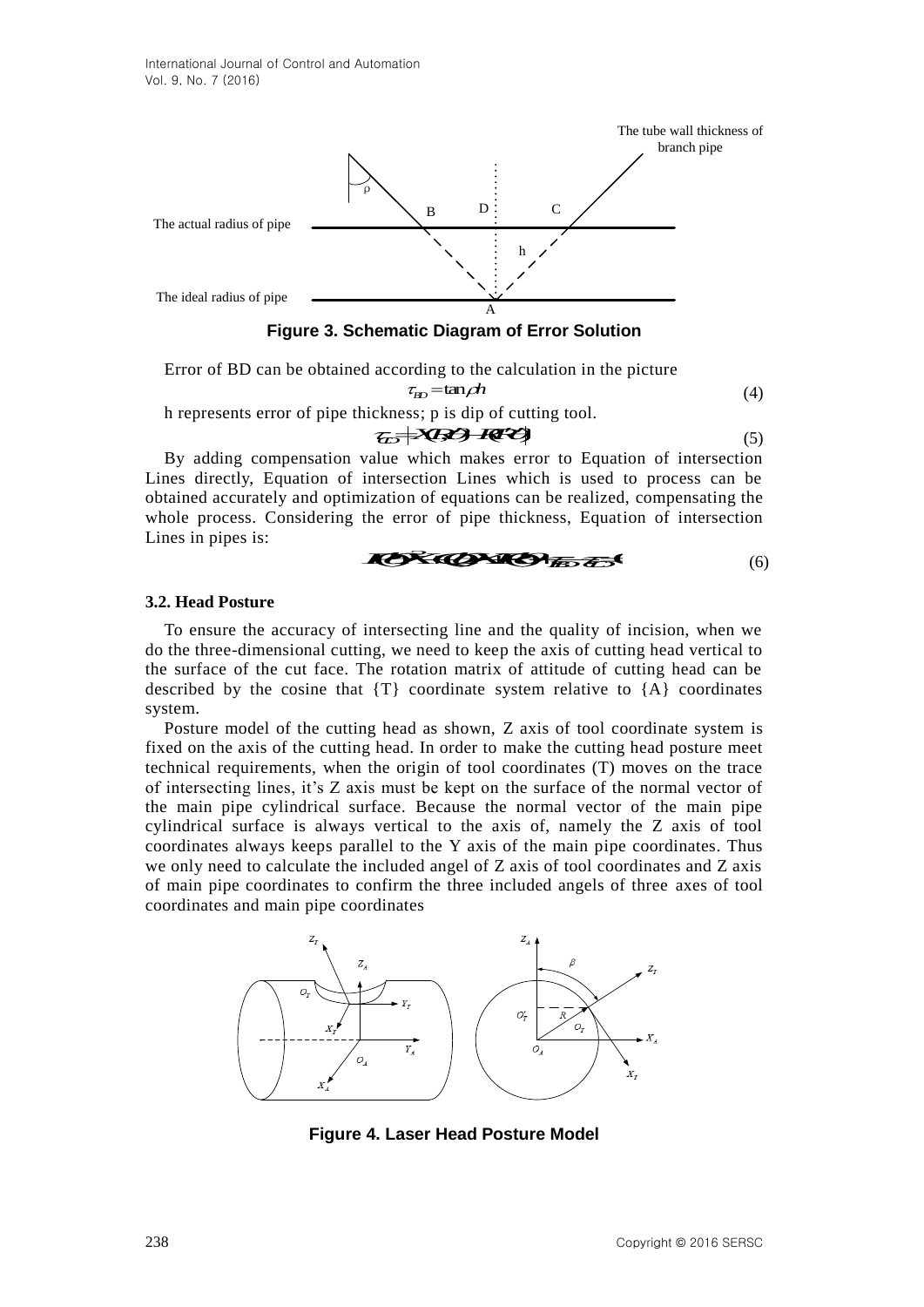Picture 4shown is the main pipe's projection on the  $X_A O_A Z_A$  surface (the normal section of cylinder). Making vertical of ZA axis by OT point, O'T is the Point of intersection. *OO r T T* International Journal of Control and Automational<br>
Vol. 9, No. 7 (201<br>
the main pipe's projection on the  $X_A O_A Z_A$  surface (the norm<br>
daking vertical of ZA axis by OT point, OT is the Point<br>  $\begin{vmatrix}\n\mathbf{C}\mathbf{C}\n\end{vmatrix} = \mathbf{$ d Automation<br>
No. 7 (2016)<br>
the normal<br>
e Point of<br>
(7)<br>
(8)<br>
n one main<br>
ng point of<br>  $\mathbb{Q} \mathbb{Z}_2^{\mathbb{Z}}$ <br>
(8)<br>
the space of the space of the space of the space of the space of the space of the space of the space of t

Where

$$
[Q\!Q] \rightarrow \! \infty
$$
 (7)

We can caculate the value of  $\beta$  is:

We can caculate the value of  $\beta$  is:<br> **Consider the value of**  $\beta$  **is:**<br> **Consider the value of**  $\beta$  **is:**  $R$  (8)  $\mathbf{g}_i$  and  $\mathbf{g}_i$  are the set of  $\mathbf{g}_i$  and  $\mathbf{g}_i$  are the set of  $\mathbf{g}_i$ 

By using the random three points on the cylinder (arbitrary two points not on one main lines.) interpolation algorithm of segment position was determined. The starting point of

the Euler angle is  $\mathbf{E}$ ler $\mathbf{Q}\beta\frac{\pi}{2}$ , the ending point of the Euler angle is  $\mathbf{E}$ ler $\mathbf{Q}\beta\frac{\pi}{2}$ .

## **4. Robot Trajectory Planning and Optimization**

#### **4.1. Robot Trajectory Planning**

Robot path planning  $[9-10]$  can be achieved by the robot coordinate system transformation between each joint, link the two independent paths. *A* path through robot matrix, namely transform coordinates *O* to coordinates *B* to tool coordinates T, its transform equation is: uler angle is *Eler*(C)/ $\frac{f_2}{2}$ , the ending point of the Euler angle is *Eler*(C)<br> **Obot Trajectory Planning and Optimization**<br>
Robot Trajectory Planning<br>
Not path planning  $\frac{[9-10]}{2}$  can be achieved by the ro **F**<br> **The contract of the COV**<br> **The contract of the Euler angle is** *Elev* **Of**  $\frac{Z}{2}$ **.<br>
<b>In a Optimization**<br> **In a Optimization**<br> **A**<br> **In a Optimization**<br> **A**<br> **In a** Optimization<br> **A**<br> **In a** Consequent paths. A path **puninzation**<br>
eved by the robot coordinate system<br>
two independent paths. A path through<br>
2 to coordinates B to tool coordinates T,<br>  $S_T^B S$  (9)<br>
e, namely transform coordinates O to<br>
equations is:<br>  ${}_{T}^{O}S = {}_{A}^{O}S_{T}$ *T A T S S S* (10) **d Optimization**<br>
achieved by the robot coordinate syste<br>
the two independent paths. A path throught<br>
tes O to coordinates B to tool coordinates<br>  $S = {}^{\text{O}}_B S^B_T S$ <br>
(i)<br>
pipe, namely transform coordinates O<br>
orm equation

$$
{}_{T}^{O}S = {}_{B}^{O}S {}_{T}^{B}S
$$
 (9)

The other path is through the main pipe, namely transform coordinates *O* to coordinates *A* to coordinates *T*, its transform equations is:

$$
{}^{O}_{T}S = {}^{O}_{A}S {}^{A}_{T}S
$$
 (10)

To structure the above two equations to a transform equation, namely

$$
S_T^B S = {}_{A}^{O} S_T^A S \tag{11}
$$

**EXAMPLE 18 SET A TAINT (8)**<br>
cylinder (arbitrary two points not on one main<br>
position was determined. The starting point of<br>
org point of the Euler angle is  $E \text{Ker} \text{Q/A}^2$ .<br> **COMPOSE 18 SET A CONFIDENT A**<br>
a **Optimi** First obtain the homogeneous transformation matrix, then calculate the angle values of the robot's six joint. After inputting the joint angle value to the motion control unit the trajectory plan of robot cutting would be realized. To solve the homogeneous transformation matrix  ${}_{B}^{O}S$ ,  ${}_{T}^{B}S$ ,  ${}_{A}^{O}S$ ,  ${}_{T}^{A}S$  should be solved at first. The other path is through the main pipe, namely transform coordinates<br>
ordinates A to coordinates T, its transform equations is:<br>  ${}^{67}_{75}S = {}^{75}_{75}S$ <br>
The structure the above two equations to a transform equation, namel

The homogeneous transformation matrix  ${}^{o}_{A}S$  that {*A*} coordinate system relative to {*O*} coordinate system is:

| International Journal of Control and Automation                                                                                      |      |
|--------------------------------------------------------------------------------------------------------------------------------------|------|
| Picture 4shown is the main pipe's projection on the X <sub>1</sub> O <sub>0</sub> X <sub>0</sub> , surface (the normal<br>ersection. |      |
| Picture 4shown is the main pipe's projection on the X <sub>1</sub> O <sub>0</sub> X <sub>0</sub> , surface (the normal<br>ersection. |      |
| Prece                                                                                                                                | PROB |
| We can calculate the value of $\beta$ is:                                                                                            |      |
| Example 1                                                                                                                            |      |
| We can calculate the value of $\beta$ is:                                                                                            |      |
| We can calculate the value of $\beta$ is:                                                                                            |      |
| We can calculate the value of $\beta$ is:                                                                                            |      |
| We can calculate the value of $\beta$ is:                                                                                            |      |
| We's $\beta$ is                                                                                                                      |      |
| We's $\beta$ is                                                                                                                      |      |
| We's $\beta$ is                                                                                                                      |      |
| We's $\beta$ is                                                                                                                      |      |
| We's $\beta$ is                                                                                                                      |      |
| We's $\beta$ is                                                                                                                      |      |
| We's $\beta$ is                                                                                                                      |      |
| We's $\beta$ is                                                                                                                      |      |
| We's $\beta$ is                                                                                                                      |      |
| We's $\beta$ is                                                                                                                      |      |
| We's $\beta$ is                                                                                                                      |      |
| We's $\beta$ is                                                                                                                      |      |
| We's $\gamma$ is                                                                                                                     |      |
| We's $\gamma$ is                                                                                                                     |      |
| Wf's $\gamma$ is                                                                                                                     |      |
| Wf's $\gamma$ is                                                                                                                     |      |
| Wg's $\gamma$ is                                                                                                                     |      |
| Wg's $\gamma$ is                                                                                                                     |      |
| Wg's $\gamma$ is </td                                                                                                                |      |

The homogeneous transformation matrix  $\frac{B}{T}S$  can be written as:

$$
r = \frac{1}{B} = \frac{1}{I}
$$
\n
$$
r = \frac{1}{B} = \frac{1}{I}
$$
\n
$$
r = \frac{1}{A}S + \frac{1}{I}
$$
\n
$$
r = \frac{1}{A}S + \frac{1}{I}
$$
\n
$$
r = \frac{1}{A}S + \frac{1}{I}
$$
\n
$$
r = \frac{1}{B}S + \frac{1}{B}S
$$
\n
$$
r = \frac{1}{B}S + \frac{1}{B}S
$$
\n
$$
r = \frac{1}{B}S + \frac{1}{B}S
$$
\n
$$
r = \frac{1}{B}S + \frac{1}{B}S
$$
\n
$$
r = \frac{1}{A}S + \frac{1}{A}S
$$
\n
$$
r = \frac{1}{A}S + \frac{1}{A}S
$$
\n
$$
r = \frac{1}{A}S + \frac{1}{A}S
$$
\n
$$
r = \frac{1}{A}S + \frac{1}{A}S
$$
\n
$$
r = \frac{1}{A}S + \frac{1}{A}S
$$
\n
$$
r = \frac{1}{A}S + \frac{1}{A}S
$$
\n
$$
r = \frac{1}{A}S + \frac{1}{A}S
$$
\n
$$
r = \frac{1}{A}S + \frac{1}{A}S
$$
\n
$$
r = \frac{1}{A}S + \frac{1}{A}S
$$
\n
$$
r = \frac{1}{A}S + \frac{1}{A}S
$$
\n
$$
r = \frac{1}{A}S + \frac{1}{A}S
$$
\n
$$
r = \frac{1}{A}S + \frac{1}{A}S
$$
\n
$$
r = \frac{1}{A}S + \frac{1}{A}S
$$
\n
$$
r = \frac{1}{A}S + \frac{1}{A}S
$$
\n
$$
r = \frac{1}{A}S + \frac{1}{A}S
$$
\n
$$
r = \frac{1}{A}S + \frac{1}{A}S
$$
\n
$$
r = \frac{1}{A}S + \frac{1}{A}S
$$
\n
$$
r = \frac{1}{A}S + \frac{1}{A
$$

The homogeneous transformation matrix  $\hat{r}^S$  can be written as: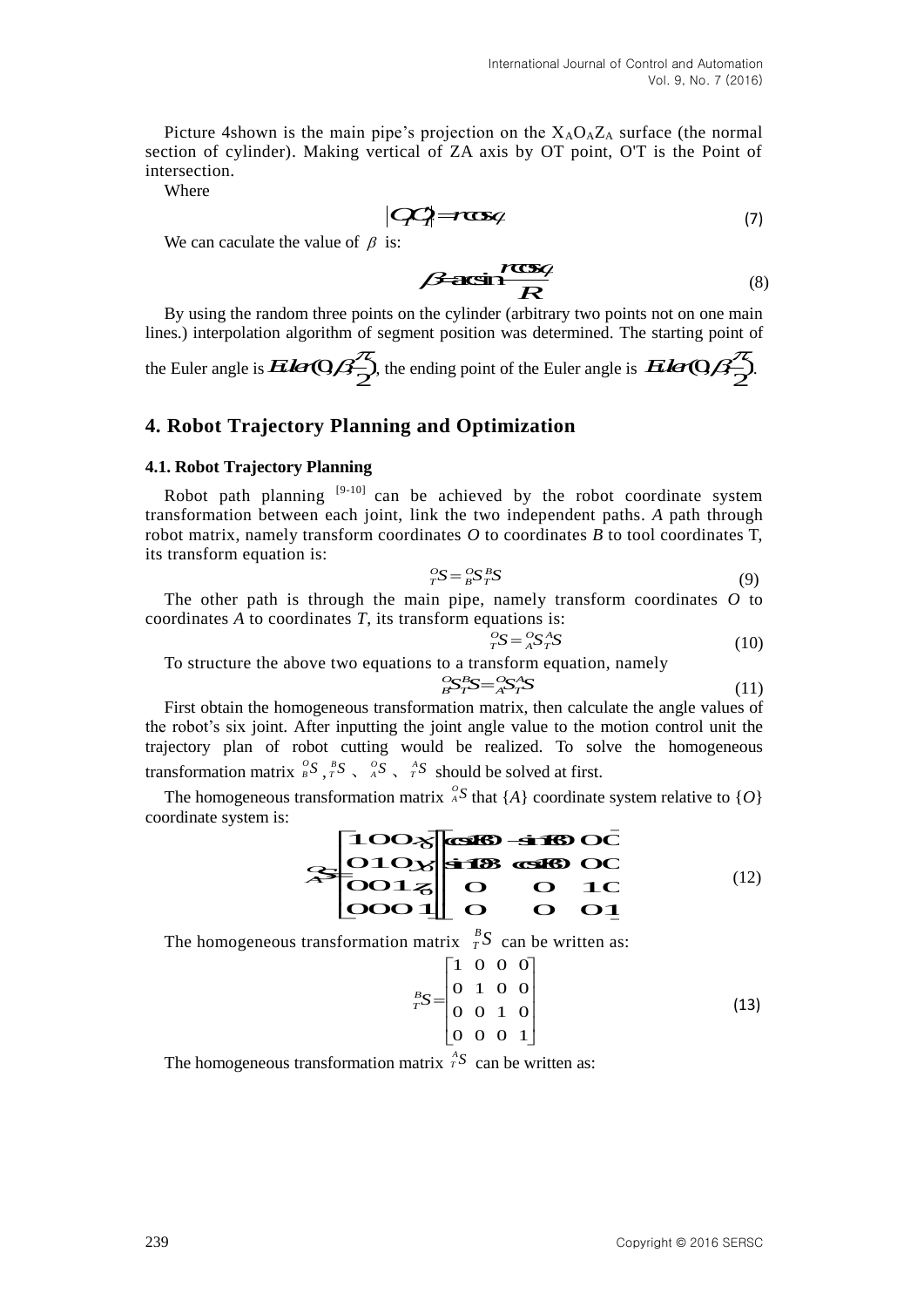of Control and Automation  
\n
$$
\begin{array}{r}\n\sqrt{\mathbf{R}^2 \cdot \mathbf{G}^2 \cdot \mathbf{G}^2}}\n\hline\n\mathbf{R} & \mathbf{R} & \mathbf{S} \\
\hline\n\mathbf{R} & \mathbf{O} & \mathbf{S} \\
\hline\n\mathbf{R} & \mathbf{O} & \mathbf{O} \\
\hline\n\mathbf{R} & \mathbf{O} & \mathbf{O} \\
\hline\n\mathbf{R} & \mathbf{O} & \mathbf{O} \\
\hline\n\mathbf{R} & \mathbf{O} & \mathbf{O} \\
\hline\n\mathbf{R} & \mathbf{O} & \mathbf{O} \\
\hline\n\mathbf{R} & \mathbf{O} & \mathbf{O} \\
\hline\n\mathbf{R} & \mathbf{O} & \mathbf{O} \\
\hline\n\mathbf{R} & \mathbf{O} & \mathbf{O} \\
\hline\n\mathbf{R} & \mathbf{O} & \mathbf{O} \\
\hline\n\mathbf{R} & \mathbf{O} & \mathbf{O} \\
\hline\n\mathbf{R} & \mathbf{O} & \mathbf{O} \\
\hline\n\mathbf{R} & \mathbf{O} & \mathbf{O} \\
\hline\n\mathbf{R} & \mathbf{O} & \mathbf{O} \\
\hline\n\mathbf{R} & \mathbf{O} & \mathbf{O} \\
\hline\n\mathbf{R} & \mathbf{O} & \mathbf{O} \\
\hline\n\mathbf{R} & \mathbf{O} & \mathbf{O} \\
\hline\n\mathbf{R} & \mathbf{O} & \mathbf{O} \\
\hline\n\mathbf{R} & \mathbf{O} & \mathbf{O} \\
\hline\n\mathbf{R} & \mathbf{O} & \mathbf{O} \\
\hline\n\mathbf{R} & \mathbf{O} & \mathbf{O} \\
\hline\n\mathbf{R} & \mathbf{O} & \mathbf{O} \\
\hline\n\mathbf{R} & \mathbf{O} & \mathbf{O} \\
\hline\n\mathbf{R} & \mathbf{O} & \mathbf{O} \\
\hline\n\mathbf{R} & \mathbf{O} & \mathbf{O} \\
\hline\n\mathbf{R} & \mathbf{O} & \mathbf{O} \\
\hline\n\mathbf{R} & \mathbf{O} & \mathbf{O} \\
\hline\n\mathbf{R} & \
$$

The homogeneous transformation matrix  $\frac{\partial}{\partial s} S$ 

0 1 0 2 2 2 0 cos cos 0 cos 0 1 0 sin *O OA B B AT T yr SSSS r Rr* (15)

#### **4.2. Trajectory Optimization Method**

Momalion<br>
Costage Costantine Costantine Costantine Costantine Costantine Costantine Costantine Costantine Costantine Costantine Costantine Costantine Costantine Costantine Costantine Costantine Costantine Costantine Costa Momation<br>  $\frac{1}{2}$ <br>  $\frac{1}{2}$ <br>  $\frac{1}{2}$ <br>  $\frac{1}{2}$ <br>  $\frac{1}{2}$ <br>  $\frac{1}{2}$ <br>  $\frac{1}{2}$ <br>  $\frac{1}{2}$ <br>  $\frac{1}{2}$ <br>  $\frac{1}{2}$ <br>  $\frac{1}{2}$ <br>  $\frac{1}{2}$ <br>  $\frac{1}{2}$ <br>  $\frac{1}{2}$ <br>  $\frac{1}{2}$ <br>  $\frac{1}{2}$ <br>  $\frac{1}{2}$ <br>  $\frac{1}{2}$ <br>  $\frac{1}{2}$ <br>  $\$ *z Rr* FOR THE SEARCH CONTRACT CONTRACT CONTRACT CONTRACT CONTRACT CONTRACT CONTRACT CONTRACT CONTRACT CONTRACT CONTRACT CONTRACT CONTRACT CONTRACT CONTRACT CONTRACT CONTRACT CONTRACT CONTRACT CONTRACT CONTRACT CONTRACT CONTRAC Irel and Automation<br>  $R = \frac{\sqrt{R^2 + 4\pi^2}}{R}$  of  $\frac{R^2}{R}$  of  $\frac{R^2}{R}$  of  $\frac{R^2}{R}$  of  $\frac{R^2}{R}$  of  $\frac{R^2}{R}$  of  $\frac{R^2}{R}$  of  $\frac{R^2}{R}$  of  $\frac{R^2}{R}$  of  $\frac{R^2}{R}$  of  $\frac{R^2}{R}$  of  $\frac{R^2}{R}$  of  $\frac{R^2}{$ Robot trajectory planning includes two aspects: path planning and motion planning. For industrial robot, path planning is very important, and the goal is to make the robot smoothly follow the certain evaluation criteria (such as the shortest path, the best time) to find a starting point from the beginning to the end of the movement path. In this paper, the process of off-line programming is introduced to avoid the interference and singular point of the robot. The 3D digital model of the robot and the end spindle is imported into OpenGL<sup>[11-12]</sup> by using OpenGL. If it has, ADAMS simulation can be used to verify and the optimal path can be solved by means of the rotating end tool attitude (because the rotation movement of the spindle axis is not affected by the milling process).

### **5. Examples for Simulation Calculation**

Matlab is used to compile the robot kinematics algorithm, and solve the forward kinematics of the terminal joint coordinate  ${O}$  and the tool coordinate  ${T}$ . The variables in the homogeneous transformation matrix should be divided into 5000 sampling points, and they are the 5000 steps of intersecting line trajectory simulation. Set R=150mm and r= 100mm and get the inverse kinematic solution. And then the angle of each joint of robot were substituted to the end of the robot joint coordinates {*B*} and the tool coordinates {*T*) of the forward kinematics solution, considering that collision detection of singular points and interferon metric point, and finally get the trajectory of the end of robots.

Due to the pure effect of description ability of 3D model for the robot of Matlab, in order to show the laser in the manufacturing process of the robot posture intuitively, a laser processing robot Solid Works 3D model is established based on the robot parameters adopted in the Matlab simulation model and is imported into ADAMS. Then the values of 5000 groups of joint Angle which are simulated by Matlab are imported into ADAMS through the import function of ADAMS software as a spline curve. The simulation time of the corresponding joint is 200s, and the simulation animation is obtained by post processing module.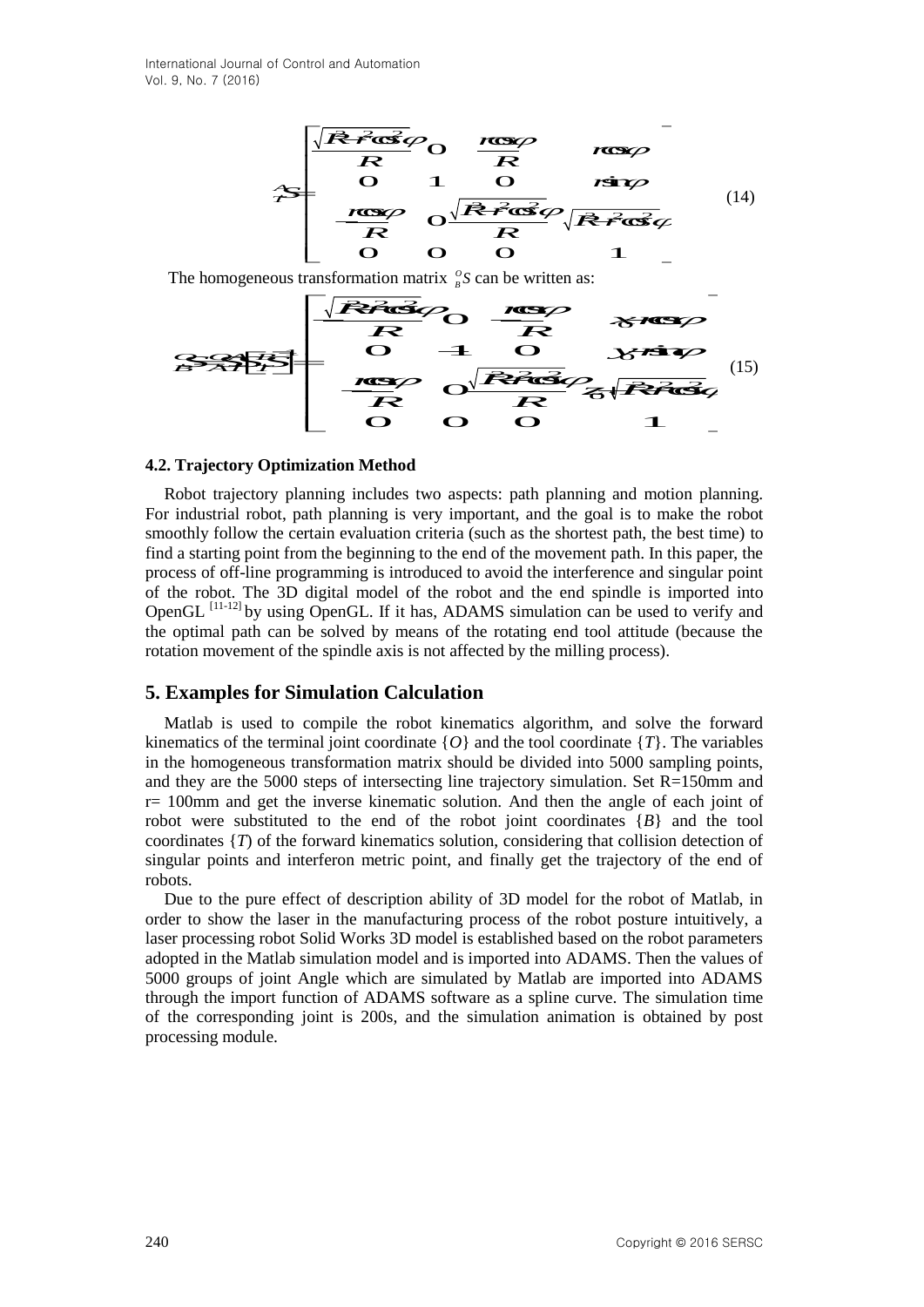







Figure 6 shows the drive torque curve of the each joint of robot obtained from ADAMS. During the cutting process, the robot runs smoothly with no skew phenomenon. The curve is coincided with the torque curve obtained from robot motion simulation. And then verify the reasonableness of the motion simulation of robot after the interference points are excluded.



**Figure 6. Torque Curves of Each Joint**